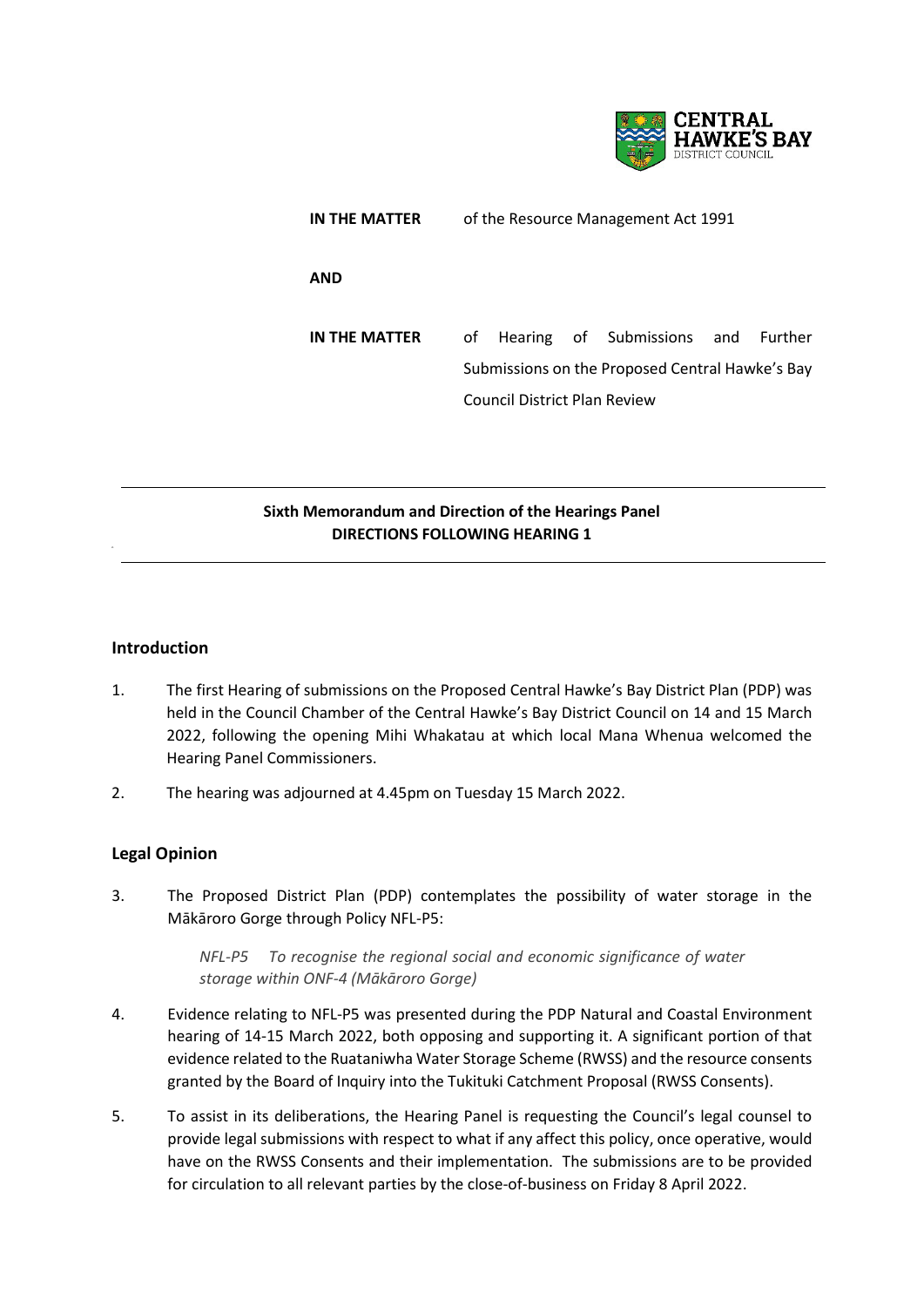## **Reporting Officers' Right-of-Reply**

- 6. At the end of the hearing, the two s42A reporting officers were each directed to provide a written right-of-reply to respond to matters arising during the hearing. These rights-of-reply are to be provided to the District Council for circulation to all relevant parties by the close-ofbusiness on Friday 8 April 2022.
- 7. In particular, we request that the reporting planner for Natural Features and Landscapes, specifically address proposed Policy NFL-P5, *"To recognise the regional social and economic significance of water storage within ONF-4 (Mākāroro Gorge)"*, including whether this policy or a broader district-wide policy on water resources would be better placed in the Strategic Vision of the PDP: in particular, the section on the Rural Land Resource RLR. In addressing this matter, the scope for making such a change will need to be canvassed.
- 8. There are two matters that need not be included in the rights-of-reply, as additional time will be required to enable expert conferencing to occur on two discrete matters as outlined below.

## **Expert Conferencing**

- 9. Pursuant to cl 8AA(1), Schedule 1, RMA, the s42A reporting planner for the topic of *Natural Environment – Ecosystems and Indigenous Biodiversity* is directed to conference with the relevant planning experts representing the following parties which submitted on proposed Rule ECO-R3 and who wish to participate:
	- The Department of Conservation
	- Royal Forest & Bird Protection Society
	- Hawke's Bay Regional Council,
	- Horticulture New Zealand; and
	- Federated Farmers
- 10. Rule ECO-R3 sets out the conditions for permitted activities in relation to all indigenous vegetation species. In particular, the conferencing will address the following questions:
	- Whether the Rule can be amended to avoid or mitigate the potential cumulative effects of the potential annual clearance of indigenous vegetation permitted under it; and
	- Whether there should an "AND" or an "OR" between Rule ECO-R3 conditions (a) and (b) – that is, whether the conditions should be conjunctive or disjunctive.
- 11. In respect of any matters that remain outstanding after conferencing, sufficient detail is to be provided to enable the commissioners to have a clear understanding of the areas of disagreement, the extent of that disagreement, and the reasons why.
- 12. The s42A report writer is requested to provide the results of the conferencing to the District Council for circulation to all relevant parties by the close-of-business on Friday 29 April 2022.